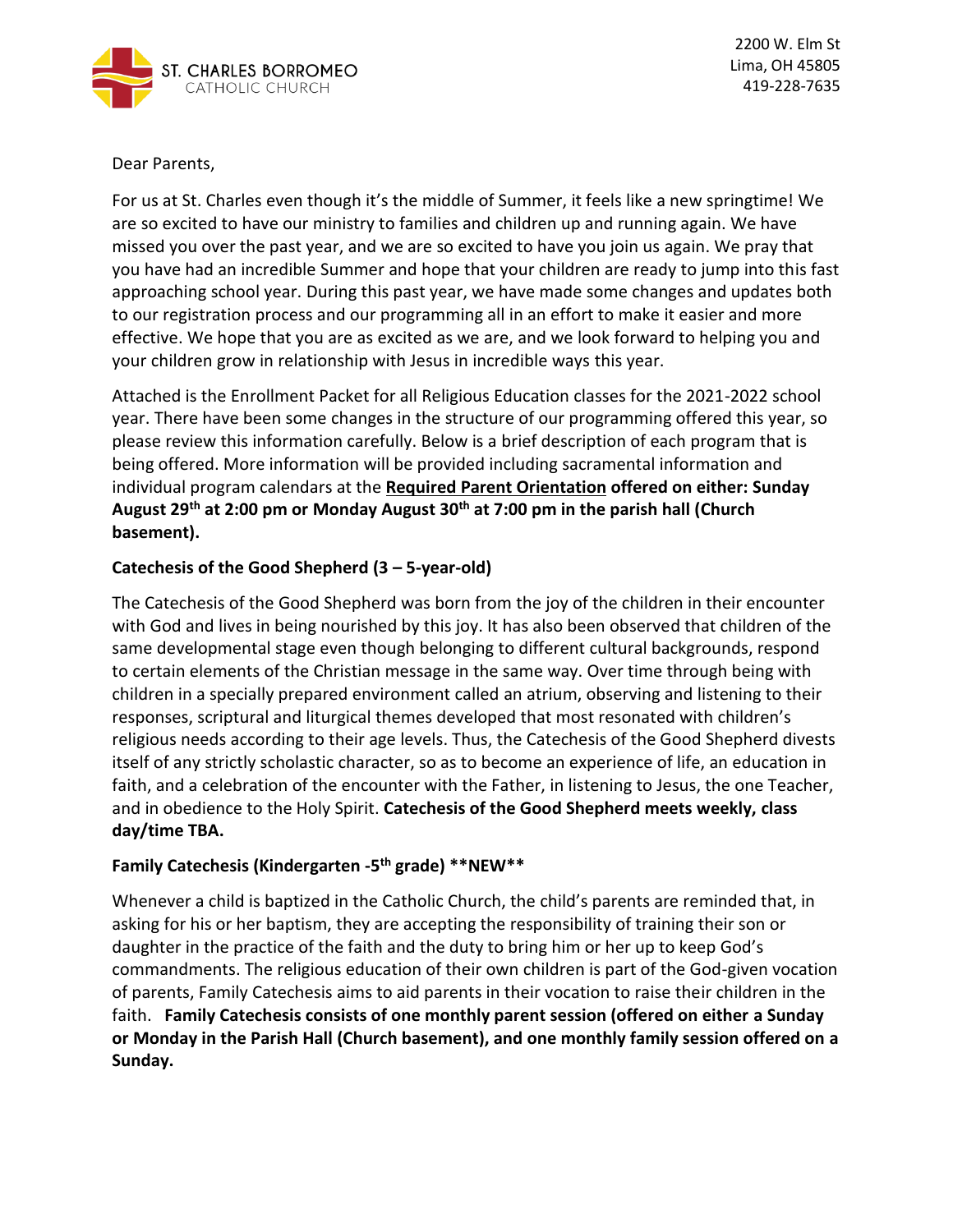# **Edge (6th – 8 th grade)**

Edge is a Catholic middle school youth ministry program. It provides a safe fun place for youth to find solid Catholic community, to get answers to their questions about faith, and, most importantly, to experience Jesus in a profound and personal way. Edge resources speak to the physical, psychological, cognitive, relational, and spiritual maturation of middle school youth. Edge resources make it easier for youth ministers to plan out their semesters of Edge Night, retreats, and to train a team of adults, the Core Team, to assist them in the ministry. The resources present Catholic teaching in a way that young people can understand. **EDGE will meet weekly in the parish hall (Church basement) after the 5:30 PM Mass on Sundays.** 

# **Life Teen (9th – 12th grade)**

A Eucharist-centered movement within the Roman Catholic Church, Life Teen leads teenagers and their families into a deeper relationship with Jesus Christ and His Church. With the Blessed Virgin Mary as our intercessor and guide, Life Teen seeks to unleash the fullness of the Sacramental power present within the young Church. **Lifeteen will meet twice monthly in the parish hall (Church basement) after the 5:30 PM Mass on Sundays.**

Sincerely in Christ,

*Rev. Kent Kaufman*

Pastor

# *Zach Everett*

Director of Discipleship & Evangelization

everettz@stcharleslima.org

# *Jeremy Hollis*

Director of Youth Discipleship & Evangelization [hollisj@stcharleslima.org](mailto:hollisj@stcharleslima.org)

St. Charles Borromeo Catholic Church 2200 W. Elm St. Lima, OH 45805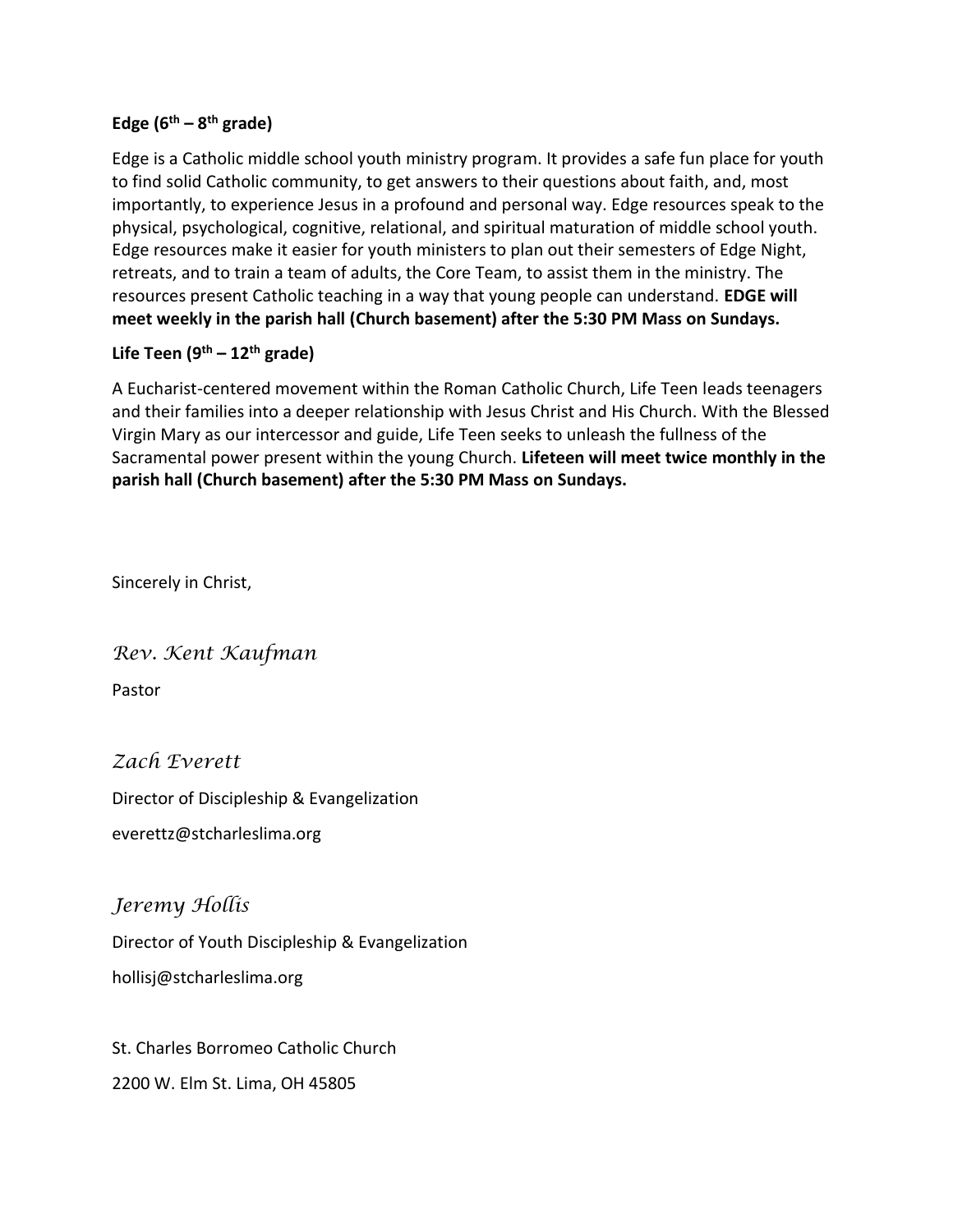

# **Registration**

*Registration Form A for CGS, Family Catechesis, Edge & Life Teen* 2200 W. Elm St. Lima, OH 45805  $\leftarrow$  (419) 228-7635  $\leftarrow$  [everettz@stcharleslima.o](mailto:everettz@stcharleslima.)rg *Please sign and date this form and return it to the Parish Office* **Registration can also be completed online at: www.stcharleslima.org/ (one form per student)**

STUDENT LAST NAME\_\_\_\_\_\_\_\_\_\_\_\_\_\_\_\_ FIRST \_\_\_\_\_\_\_\_\_\_\_\_\_\_\_\_\_\_\_\_ MIDDLE \_\_\_\_\_\_\_\_\_\_\_\_\_ SEX\_\_\_\_\_\_\_\_\_\_\_\_\_\_ BIRTHDATE\_\_\_\_\_\_\_\_\_\_\_\_\_\_\_\_\_SCHOOL\_\_\_\_\_\_\_\_\_\_\_\_\_\_\_\_\_\_\_\_\_\_\_\_\_\_ GRADE \_\_\_\_\_\_\_\_\_\_\_\_\_ T-SHIRT SIZE\_\_\_\_\_\_\_\_\_\_\_\_\_\_\_\_ YOUTH CELL PHONE\_\_\_\_\_\_\_\_\_\_\_\_\_\_\_\_\_\_\_\_\_\_\_\_\_\_\_\_\_\_\_ EXTRACURRICULAR ACTIVITIES **SACRAMENTS RECEIVED YES NO PLACE**

|                       | .            | <br>. |
|-----------------------|--------------|-------|
| Baptism               |              |       |
| Reconciliation        | $\mathsf{I}$ |       |
| <b>Holy Communion</b> | $\mathsf{I}$ |       |
| Confirmation          | L            |       |
|                       |              |       |

#### *LIABILITY WAIVER*

(To be filled out by Parent/Guardian of youth under 18 years of age. If participant is 18 or older, consent must be signed by individual.)

I agree on behalf of myself, my child's other parent if known or living (Name of Parent)\_ my child named herein, our heirs, successors, and assigns, to release and hold harmless and defend the Diocese of Toledo, St. Charles Borromeo (its pastors, youth minister, principal, other agents, etc.) or any representatives associated with any ongoing scheduled activities from all damages, claims, suits, expenses and payments for injury to my child and/or property, including all damages, claims, suits, expenses and payments resulting from the negligence of the Diocese of Toledo, St. Charles Borromeo Catholic Church, and/or their officers, directors and employees.

| <b>NAME (PRINT)</b> |  |
|---------------------|--|
|                     |  |
|                     |  |

| NAME (PRINT) | <b>SIGNATURE</b> | <b>DATF</b> |
|--------------|------------------|-------------|

# *PHOTOGRAPHY CONSENT*

| materials.                                                                              | As parent/guardian, I understand that photos and video (individual and group) will be taken during youth group<br>events, and I give permission for my son's/daughter's picture to be used for printed or online promotional |                         |  |  |  |
|-----------------------------------------------------------------------------------------|------------------------------------------------------------------------------------------------------------------------------------------------------------------------------------------------------------------------------|-------------------------|--|--|--|
|                                                                                         |                                                                                                                                                                                                                              | <b>DATE____________</b> |  |  |  |
| Health information and special needs -All information will be held in strict confidence |                                                                                                                                                                                                                              |                         |  |  |  |
|                                                                                         |                                                                                                                                                                                                                              |                         |  |  |  |
|                                                                                         |                                                                                                                                                                                                                              |                         |  |  |  |
|                                                                                         | Insurance Co. Name <b>Solution</b> Medical insurance ID #                                                                                                                                                                    |                         |  |  |  |

Participant allergies, if any, including medications & foods \_\_\_\_\_\_\_\_\_\_\_\_\_\_\_\_\_\_\_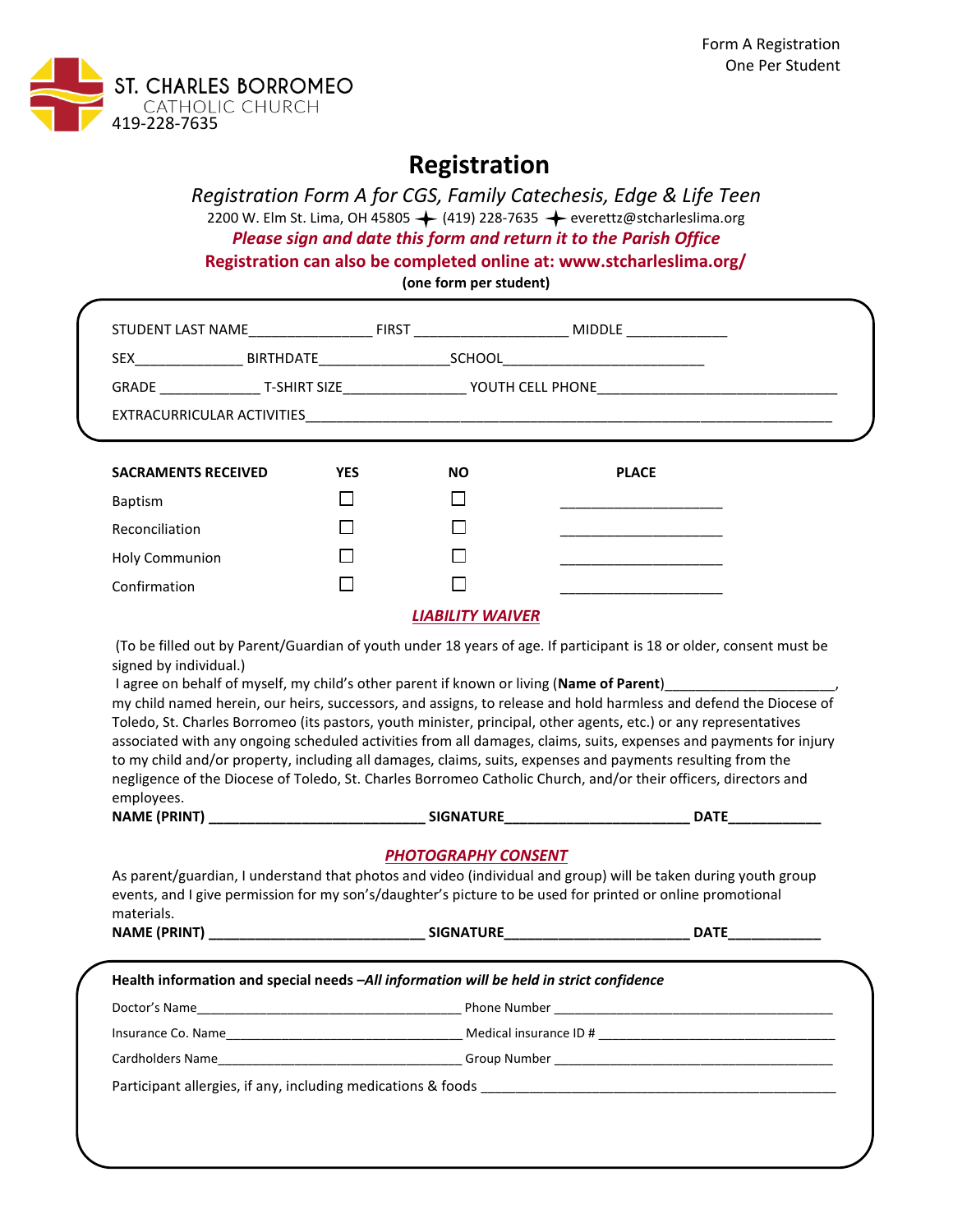Participant chronic medical problems (e.g. diabetes, epilepsy) \_\_\_\_\_\_\_\_\_\_\_\_\_\_\_\_\_\_\_\_\_\_\_\_\_\_\_\_\_\_\_\_\_\_\_\_\_\_\_\_\_\_\_\_\_\_\_\_ Participants other physical restrictions (if any) \_\_\_\_\_\_\_\_\_\_\_\_\_\_\_\_\_\_\_\_\_\_\_\_\_\_\_\_\_\_\_\_\_\_\_\_\_\_\_\_\_\_\_\_\_\_\_\_\_\_\_\_\_\_\_\_\_\_\_\_\_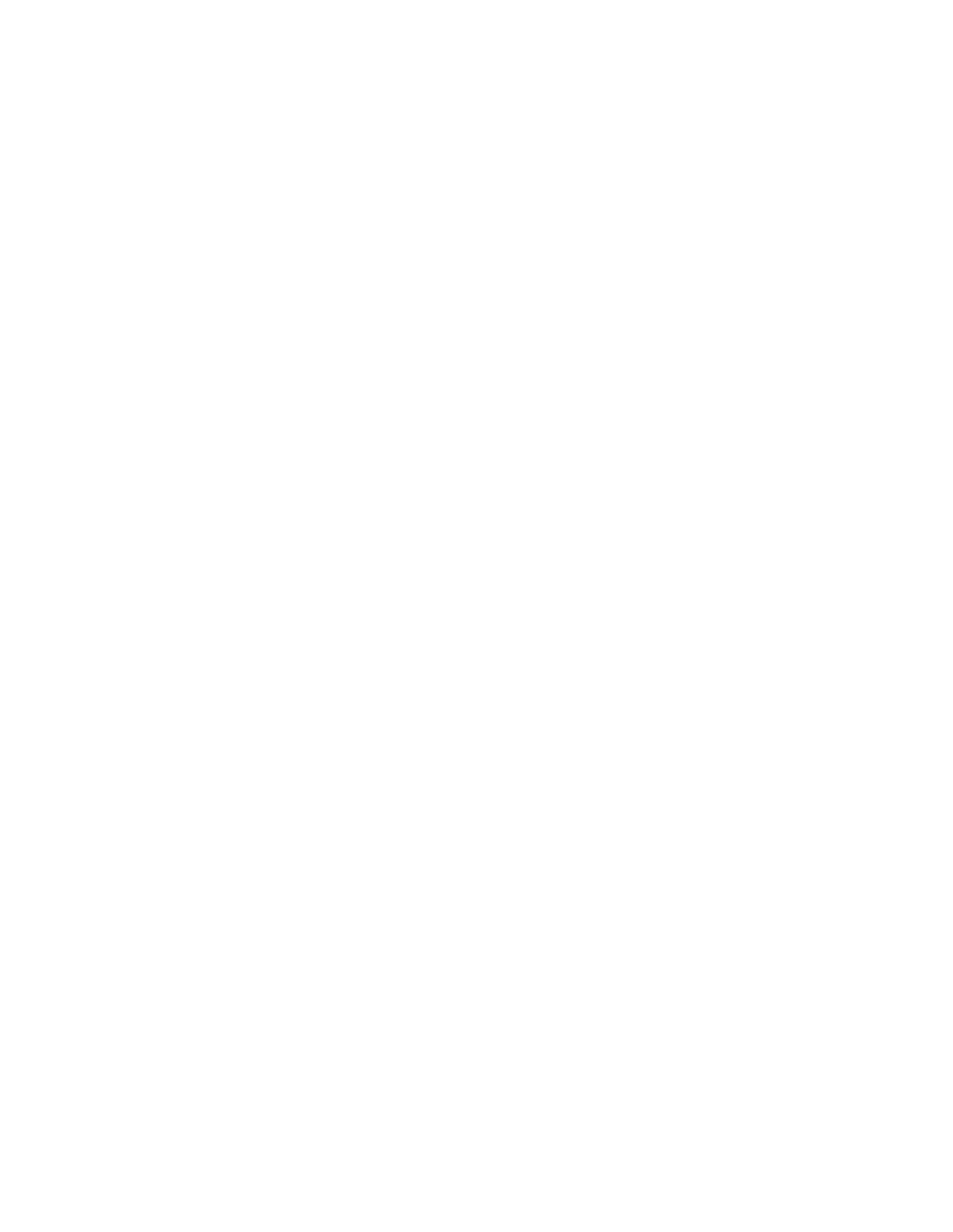|                                                                                                                                                                                                                                                    | (one per family)                                                                                                                     |              |  |
|----------------------------------------------------------------------------------------------------------------------------------------------------------------------------------------------------------------------------------------------------|--------------------------------------------------------------------------------------------------------------------------------------|--------------|--|
| Mail should be addressed to: Parents $\square$<br>(We will communicate via email whenever possible.)                                                                                                                                               |                                                                                                                                      |              |  |
|                                                                                                                                                                                                                                                    |                                                                                                                                      |              |  |
|                                                                                                                                                                                                                                                    |                                                                                                                                      |              |  |
|                                                                                                                                                                                                                                                    |                                                                                                                                      |              |  |
|                                                                                                                                                                                                                                                    |                                                                                                                                      |              |  |
|                                                                                                                                                                                                                                                    |                                                                                                                                      |              |  |
|                                                                                                                                                                                                                                                    |                                                                                                                                      |              |  |
|                                                                                                                                                                                                                                                    | Registered St. Charles Borromeo Parishioner $\Box$ Registered in another Parish $\Box$ (specify) Not registered in any parish $\Box$ |              |  |
|                                                                                                                                                                                                                                                    | In case of emergency, whom should we contact if we are unable to reach a parent/guardian?                                            |              |  |
|                                                                                                                                                                                                                                                    |                                                                                                                                      |              |  |
|                                                                                                                                                                                                                                                    |                                                                                                                                      |              |  |
|                                                                                                                                                                                                                                                    | We Need Help!                                                                                                                        |              |  |
|                                                                                                                                                                                                                                                    | Are you willing to volunteer as a Catechesis of the Good Shepherd Aide?                                                              | l l          |  |
|                                                                                                                                                                                                                                                    | Are you willing to volunteer as a Family Catechesis Mentor?                                                                          | $\mathsf{L}$ |  |
|                                                                                                                                                                                                                                                    | Are you willing to volunteer for EDGE/Life Teen Core Team?                                                                           |              |  |
|                                                                                                                                                                                                                                                    |                                                                                                                                      |              |  |
| Are you willing to help make/serve meals?                                                                                                                                                                                                          |                                                                                                                                      |              |  |
|                                                                                                                                                                                                                                                    | Not sure, but willing to help? We will contact you with opportunities.                                                               | $\mathsf{L}$ |  |
|                                                                                                                                                                                                                                                    | How can we as a Church, help you?                                                                                                    |              |  |
| Does either parent (or guardian) need Baptism? Or<br>First Communion? Or Confirmation?<br>Does either parent (or guardian) need an Annulment?<br>If Married, but not married through the Church, would<br>Would you like your house to be blessed? | you like to inquire about Catholic Convalidation of Marriage?                                                                        | l 1          |  |

Something to think about: These are the five Precepts of the Catholic Church; the five basic things we, as Catholics, are called to do.

Do you as a family:

- 1. Attend Mass on Sundays.
- 2. Confess your sins at least once a year.
- 3. Receive Communion at least during the Easter Season.
- 4. Keep Holy the Holy Days of Obligation.
- 5. Observe the prescribed days of fasting and abstinence.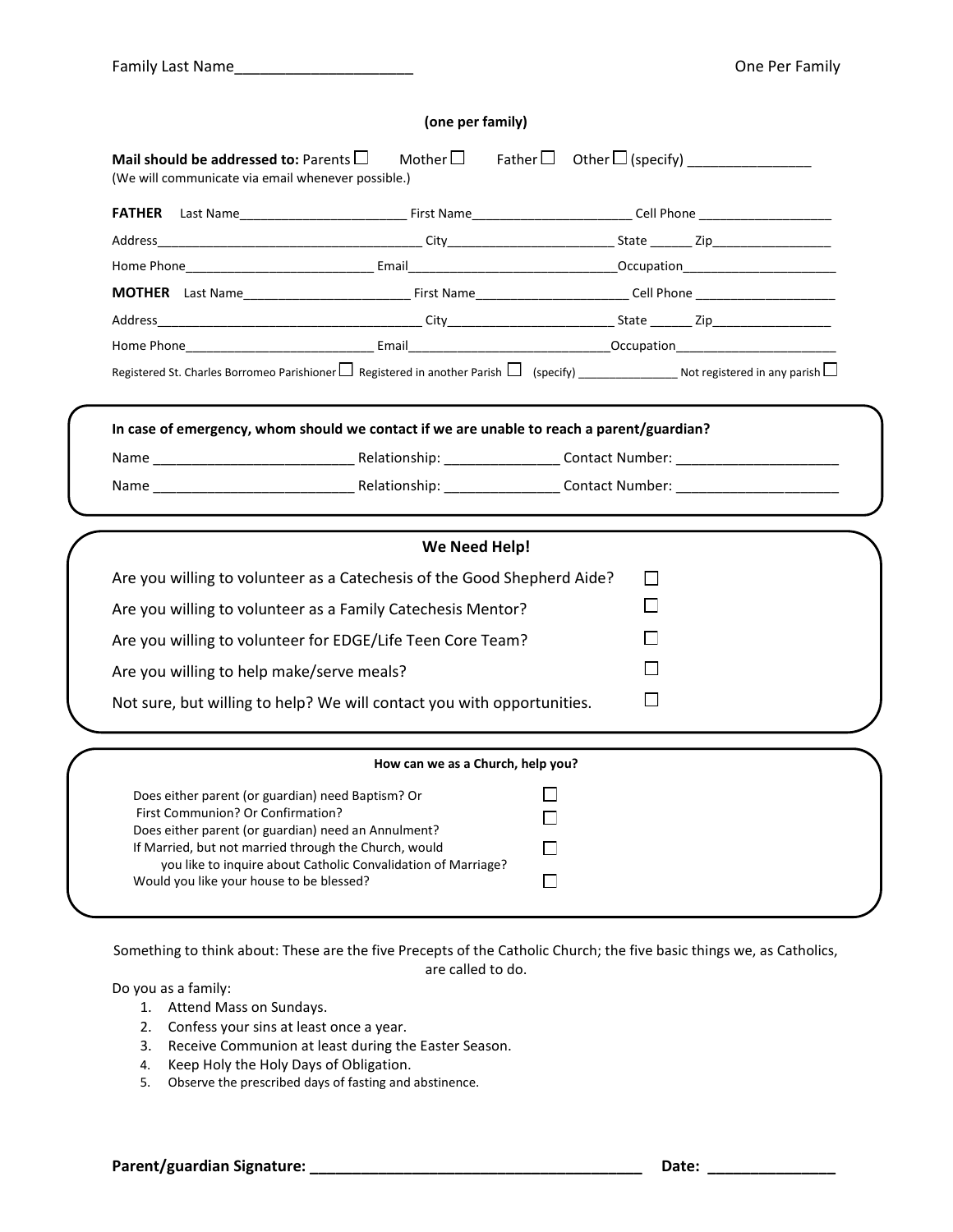### **Student Enrollment 2021-2022**

**(one per family)**

#### *Input the number of children you will have in each section.*

A) Catechesis of the Good Shepherd Level I (3 years old to 5 years old) \_\_\_\_ Class Day/Time TBA

B) Family of Faith Session (Kinder through 5<sup>th</sup> grade) \_\_\_\_ Sunday 11:30 am -1:00 pm \_\_\_\_ Monday 5:15 pm – 6:45 pm

C) Edge  $(6<sup>th</sup> - 8<sup>th</sup>$  grades) \_\_\_\_ Sunday 6:30 pm – 8:30 pm

D) Life Teen (9<sup>th</sup> -12<sup>th</sup>) \_\_\_\_ Sunday 6:30 pm – 8:30 pm E) First Communion (2<sup>nd</sup> Grade) \_\_\_\_ Sunday 9:00 am – 10:00 AM F) Confirmation (8th Grade)

\_\_\_ Sunday 6:30 pm – 8:30 pm

### **Tuition Cost:**

| Program                | Cost                 |   | <b>Number of Children</b> | <b>Total</b> |
|------------------------|----------------------|---|---------------------------|--------------|
| <b>CGS</b>             | \$70.00 (per child)  | X |                           |              |
| <b>Family of Faith</b> | \$70.00 (per family) |   |                           |              |
| <b>EDGE</b>            | \$60.00 (per child)  | X |                           |              |
| <b>Life Teen</b>       | \$50.00 (per child)  | X |                           |              |
| <b>First Communion</b> | \$20.00 (per child)  | X |                           |              |
| Confirmation           | \$20.00 (per child)  | X |                           |              |
|                        |                      |   | <b>Grand Total</b>        |              |

#### **Payment Options:**

| Pay in Full:                | Check # $\frac{1}{2}$ | Amount \$                                                                                                                                                                                                                                                                                                                                                          |
|-----------------------------|-----------------------|--------------------------------------------------------------------------------------------------------------------------------------------------------------------------------------------------------------------------------------------------------------------------------------------------------------------------------------------------------------------|
| Installments:               |                       | 1st Installment: Check#_________ Amount \$________________ Date: _______________<br>2 <sup>nd</sup> Installment: Check#__________ Amount \$_______________ Date: ______________<br>3rd Installment: Check#_________ Amount \$_______________ Date: ________________<br>4 <sup>th</sup> Installment: Check#__________ Amount \$________________ Date: _____________ |
| <b>Request Scholarship:</b> |                       |                                                                                                                                                                                                                                                                                                                                                                    |
| Partial:                    |                       | Amount \$ _____________ (Use Installment Section for Remaining Amount)                                                                                                                                                                                                                                                                                             |
| Full:                       |                       |                                                                                                                                                                                                                                                                                                                                                                    |
|                             |                       | Date: _________________                                                                                                                                                                                                                                                                                                                                            |
|                             |                       |                                                                                                                                                                                                                                                                                                                                                                    |
|                             |                       | Received by: ________________________                                                                                                                                                                                                                                                                                                                              |
|                             |                       | Payment Amount: National Payment Amount:                                                                                                                                                                                                                                                                                                                           |
|                             |                       |                                                                                                                                                                                                                                                                                                                                                                    |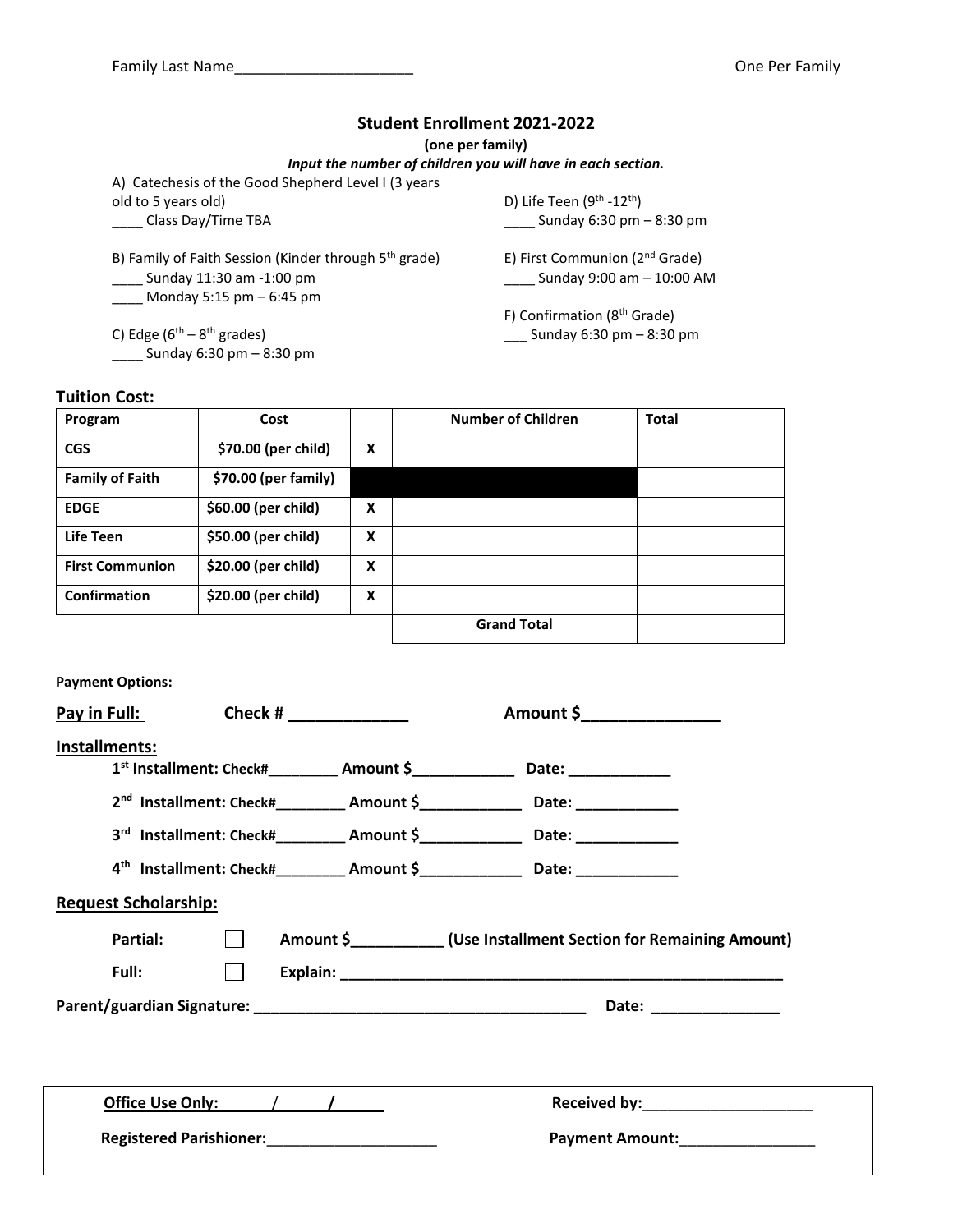# St. Charles Borromeo Youth Formation Calendar 2021 10 2022 2021 to 2022

| Aug 2021     |                |    |    |    |    |                |  |
|--------------|----------------|----|----|----|----|----------------|--|
| S            | M              | T  | W  | T  | F  | S              |  |
| $\mathbf{1}$ | $\overline{2}$ | 3  | 4  | 5  | 6  | $\overline{7}$ |  |
| 8            | 9              | 10 | 11 | 12 | 13 | 14             |  |
| 15           | 16             | 17 | 18 | 19 | 20 | 21             |  |
| 22           | 23             | 24 | 25 | 26 | 27 | 28             |  |
| 29           | 30             | 31 |    |    |    |                |  |
|              |                |    |    |    |    |                |  |

| <b>Nov 2021</b> |    |                |    |    |    |    |
|-----------------|----|----------------|----|----|----|----|
| S               | M  | T              | W  | т  | F  | S  |
|                 | 1  | $\overline{2}$ | 3  | 4  | 5  | 6  |
| 7               | 8  | 9              | 10 | 11 | 12 | 13 |
| 14              | 15 | 16             | 17 | 18 | 19 | 20 |
| 21              | 22 | 23             | 24 | 25 | 26 | 27 |
| 28              | 29 | 30             |    |    |    |    |
|                 |    |                |    |    |    |    |

| <b>Feb 2022</b>     |    |    |                |    |    |    |
|---------------------|----|----|----------------|----|----|----|
| S                   | M  | T  | W              | T  | F  | S  |
|                     |    | 1  | $\overline{2}$ | 3  | 4  | 5  |
| $6 \nightharpoonup$ | 7  | 8  | 9              | 10 | 11 | 12 |
| 13                  | 14 | 15 | 16             | 17 | 18 | 19 |
| 20                  | 21 | 22 | 23             | 24 | 25 | 26 |
| 27                  | 28 |    |                |    |    |    |
|                     |    |    |                |    |    |    |

| <b>May 2022</b> |                |    |    |    |    |    |  |
|-----------------|----------------|----|----|----|----|----|--|
| S               | M              | T  | W  | т  | F  | S  |  |
| $\mathbf{1}$    | $\overline{2}$ | 3  | 4  | 5  | 6  | 7  |  |
| 8               | 9              | 10 | 11 | 12 | 13 | 14 |  |
| 15              | 16             | 17 | 18 | 19 | 20 | 21 |  |
| 22              | 23             | 24 | 25 | 26 | 27 | 28 |  |
| 29              | 30             | 31 |    |    |    |    |  |
|                 |                |    |    |    |    |    |  |

**Family Catechesis Sessions**

**10/17/21 11:30 am Family Session**

**11/21/21 11:30 am – Family Session**

**12/19/21 11:30 am – Family Session**

**08/8/21 & 8/15/21 – Registration Weekend**

**08/29/21 2 pm & 8/30/21 7 pm – Parent Orientation 09/12/21 11:30 am – Family Session Picnic Kick-off 10/3/21 11: 30 am & 10/4/21 5:15 pm – Parent Session**

**11/7/21 11:30 am & 11/8/21 5:15pm – Parent Session**

**12/5/21 11:30 am & 12/6/21 5:15 pm – Parent Session**

### Family Catechesis **EXACTE:** EDGE Life Teen  $\boxed{1}$  First Communion **Confirmation**  $\boxed{1}$

| Confirmation |  |  |  |
|--------------|--|--|--|

**01/09/22 11:30 am & 01/10/22 5:15 pm – Parent Session 01/23/22 11:30 am – Family Session 02/06/22 11:30 am & 02/07/22 5:15 pm – Parent Session 02/20/22 11:30 am – Family Session 03/06/22 11:30 am & 03/07/22 5:15 pm Parent Session 03/20/22 11:30 am – Family Session 04/03/33 11:30 am & 04/04/22 5:15 pm – Parent Session 05/15/22 11:30 am – Family Session**

| Sep 2021                        |    |    |    |                |    |    |  |  |
|---------------------------------|----|----|----|----------------|----|----|--|--|
| S<br>S<br>F<br>M<br>T<br>т<br>W |    |    |    |                |    |    |  |  |
|                                 |    |    | 1  | $\overline{2}$ | 3  | 4  |  |  |
| 5                               | 6  | 7  | 8  | 9              | 10 | 11 |  |  |
| 12                              | 13 | 14 | 15 | 16             | 17 | 18 |  |  |
| 19                              | 20 | 21 | 22 | 23             | 24 | 25 |  |  |
| 26                              | 27 | 28 | 29 | 30             |    |    |  |  |
|                                 |    |    |    |                |    |    |  |  |

| <b>Dec 2021</b>             |    |    |    |                |                |    |  |  |
|-----------------------------|----|----|----|----------------|----------------|----|--|--|
| S<br>F<br>M<br>т<br>W<br>T. |    |    |    |                |                |    |  |  |
|                             |    |    | 1  | $\overline{2}$ | $\overline{3}$ | 4  |  |  |
| $5\overline{5}$             | 6  | 7  | 8  | 9              | 10             | 11 |  |  |
| 12                          | 13 | 14 | 15 | 16             | 17             | 18 |  |  |
| 19                          | 20 | 21 | 22 | 23             | 24             | 25 |  |  |
| 26                          | 27 | 28 | 29 | 30             | 31             |    |  |  |
|                             |    |    |    |                |                |    |  |  |

| <b>Mar 2022</b> |    |    |                |    |    |    |  |  |  |
|-----------------|----|----|----------------|----|----|----|--|--|--|
| S               | M  | т  | W              | т  | F  | S  |  |  |  |
|                 |    | 1  | $\overline{2}$ | 3  | 4  | 5  |  |  |  |
| $6\phantom{1}6$ | 7  | 8  | 9              | 10 | 11 | 12 |  |  |  |
| 13              | 14 | 15 | 16             | 17 | 18 | 19 |  |  |  |
| 20              | 21 | 22 | 23             | 24 | 25 | 26 |  |  |  |
| 27              | 28 | 29 | 30             |    |    |    |  |  |  |
|                 |    |    |                |    |    |    |  |  |  |

| <b>Jun 2022</b> |    |                |    |                |    |    |  |  |
|-----------------|----|----------------|----|----------------|----|----|--|--|
| S               | M  | т              | W  | T              | F  | S  |  |  |
|                 |    |                | 1  | $\overline{2}$ | 3  | 4  |  |  |
| 5               | 6  | $\overline{7}$ | 8  | 9              | 10 | 11 |  |  |
| 12              | 13 | 14             | 15 | 16             | 17 | 18 |  |  |
| 19              | 20 | 21             | 22 | 23             | 24 | 25 |  |  |
| 26              | 27 | 28             | 29 | 30             |    |    |  |  |
|                 |    |                |    |                |    |    |  |  |

| <b>Oct 2021</b> |                             |    |    |    |              |                |  |  |
|-----------------|-----------------------------|----|----|----|--------------|----------------|--|--|
| S               | S<br>F<br>M<br>T<br>W<br>T. |    |    |    |              |                |  |  |
|                 |                             |    |    |    | $\mathbf{1}$ | $\overline{2}$ |  |  |
| $\overline{3}$  | $\overline{4}$              | 5  | 6  | 7  | 8            | 9              |  |  |
| 10              | 11                          | 12 | 13 | 14 | 15           | 16             |  |  |
| 17              | 18                          | 19 | 20 | 21 | 22           | 23             |  |  |
| 24              | 25                          | 26 | 27 | 28 | 29           | 30             |  |  |
| 31              |                             |    |    |    |              |                |  |  |

| <b>Jan 2022</b> |                            |    |    |    |    |    |  |  |
|-----------------|----------------------------|----|----|----|----|----|--|--|
| S               | S<br>F<br>M<br>T<br>T<br>W |    |    |    |    |    |  |  |
|                 |                            |    |    |    |    | 1  |  |  |
| $\overline{2}$  | 3                          | 4  | 5  | 6  | 7  | 8  |  |  |
| 9               | 10                         | 11 | 12 | 13 | 14 | 15 |  |  |
| 16              | 17                         | 18 | 19 | 20 | 21 | 22 |  |  |
| 23              | 24                         | 25 | 26 | 27 | 28 | 29 |  |  |
| 30              | 31                         |    |    |    |    |    |  |  |

| <b>Apr 2022</b> |                       |    |    |                |    |                |  |  |  |
|-----------------|-----------------------|----|----|----------------|----|----------------|--|--|--|
| S               | T<br>F<br>т<br>W<br>M |    |    |                |    |                |  |  |  |
|                 |                       |    |    |                | 1  | $\overline{2}$ |  |  |  |
| $\overline{3}$  | $\overline{4}$        | 5  | 6  | $\overline{7}$ | 8  | 9              |  |  |  |
| 10              | 11                    | 12 | 13 | 14             | 15 | 16             |  |  |  |
| 17              | 18                    | 19 | 20 | 21             | 22 | 23             |  |  |  |
| 24              | 25                    | 26 | 27 | 28             | 29 | 30             |  |  |  |
|                 |                       |    |    |                |    |                |  |  |  |

| <b>Jul 2022</b> |    |    |    |    |    |                |  |  |  |
|-----------------|----|----|----|----|----|----------------|--|--|--|
| S               | M  | т  | W  | т  | F  | S              |  |  |  |
|                 |    |    |    |    | 1  | $\overline{2}$ |  |  |  |
| 3               | 4  | 5  | 6  | 7  | 8  | 9              |  |  |  |
| 10              | 11 | 12 | 13 | 14 | 15 | 16             |  |  |  |
| 17              | 18 | 19 | 20 | 21 | 22 | 23             |  |  |  |
| 24              | 25 | 26 | 27 | 28 | 29 | 30             |  |  |  |
| 31              |    |    |    |    |    |                |  |  |  |